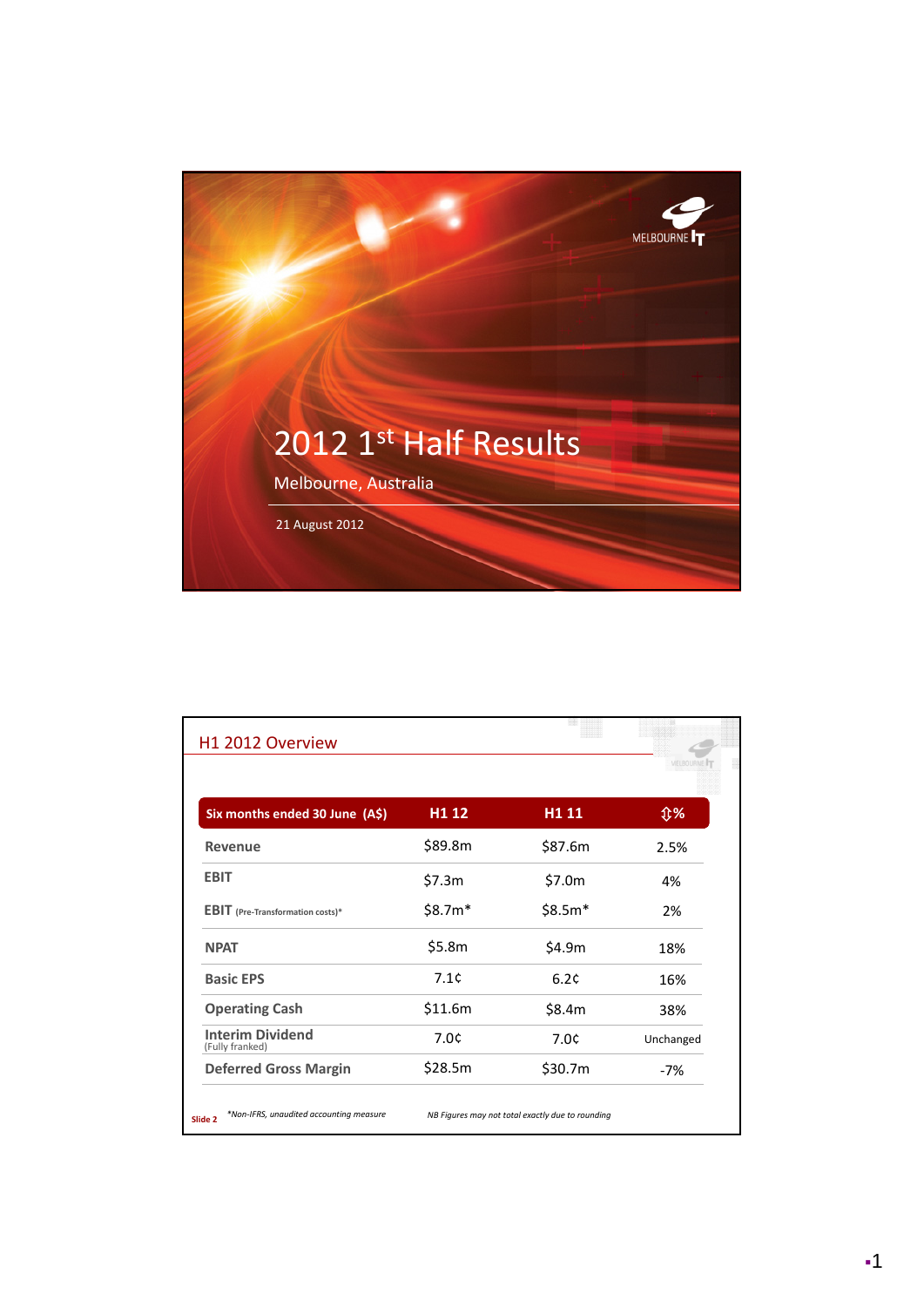|                                |            |                   | MELBOURN  |  |
|--------------------------------|------------|-------------------|-----------|--|
| Six months ended 30 June (A\$) | H1 12      | H <sub>1</sub> 11 | <b>Û%</b> |  |
| Revenue                        | \$89.8m    | \$87.6m           | 2.5%      |  |
| <b>Digital Brand Services</b>  | \$29.6m    | \$24.8m           | 19%       |  |
| <b>Enterprise Services</b>     | \$13.8m    | \$13.2m           | 5%        |  |
| SMB / GPS                      | \$42.6m    | \$46.2m           | $-8%$     |  |
| <b>For The Record</b>          | \$3.6m     | \$3.2m            | 13%       |  |
| Interest and Other Income      | \$0.1m     | \$0.3m            | $-67%$    |  |
| <b>EBIT</b>                    | \$7.3m     | \$7.0m            | 4%        |  |
| <b>Digital Brand Services</b>  | \$5.2m     | \$2.8m            | 86%       |  |
| <b>Enterprise Services</b>     | \$1.3m     | \$0.4m            | 225%      |  |
| SMB / GPS                      | \$5.9m     | \$8.1m            | $-27%$    |  |
| For The Record                 | $-50.2m$   | \$0.1m            | $-300%$   |  |
| <b>Corporate Overhead</b>      | $-53.5m$   | $-52.9m$          | 20.7%     |  |
| <b>Transformation Costs</b>    | $-51.4m**$ | $-51.5m**$        | $-7%$     |  |

| <b>First Half Overview - Highlights</b>                                                                                                                                                                                                                                                                            |
|--------------------------------------------------------------------------------------------------------------------------------------------------------------------------------------------------------------------------------------------------------------------------------------------------------------------|
| H1 revenue up 2.5% and H1 EBIT up 4% Y-o-Y                                                                                                                                                                                                                                                                         |
| IT & professional services revenue continues to grow, representing 65% of<br>revenue in H1 2012 compared to 61% in H1 2011                                                                                                                                                                                         |
| Services revenue up 9% Y-o-Y from \$53.5m a year ago to \$58.5m in H1 2012                                                                                                                                                                                                                                         |
| Leadership position on .brand opportunity delivered 146 applications on behalf<br>of global brand customers<br>22% of total .brand applicants and 10% of all unique applications submitted<br>٠<br>110 registry agreements signed to deliver sustainable and growing annuity revenue<br>٠<br>from mid-2013 onwards |
| ES and DBS momentum maintained with revenue growth and EBIT up<br>significantly Y-o-Y                                                                                                                                                                                                                              |
| Significantly lower effective tax rate of 14.2% in H1 2012 due to an R&D rebate<br>relating to transformation project                                                                                                                                                                                              |
| Interim fully franked dividend maintained at 7.0¢                                                                                                                                                                                                                                                                  |
| Slide 4                                                                                                                                                                                                                                                                                                            |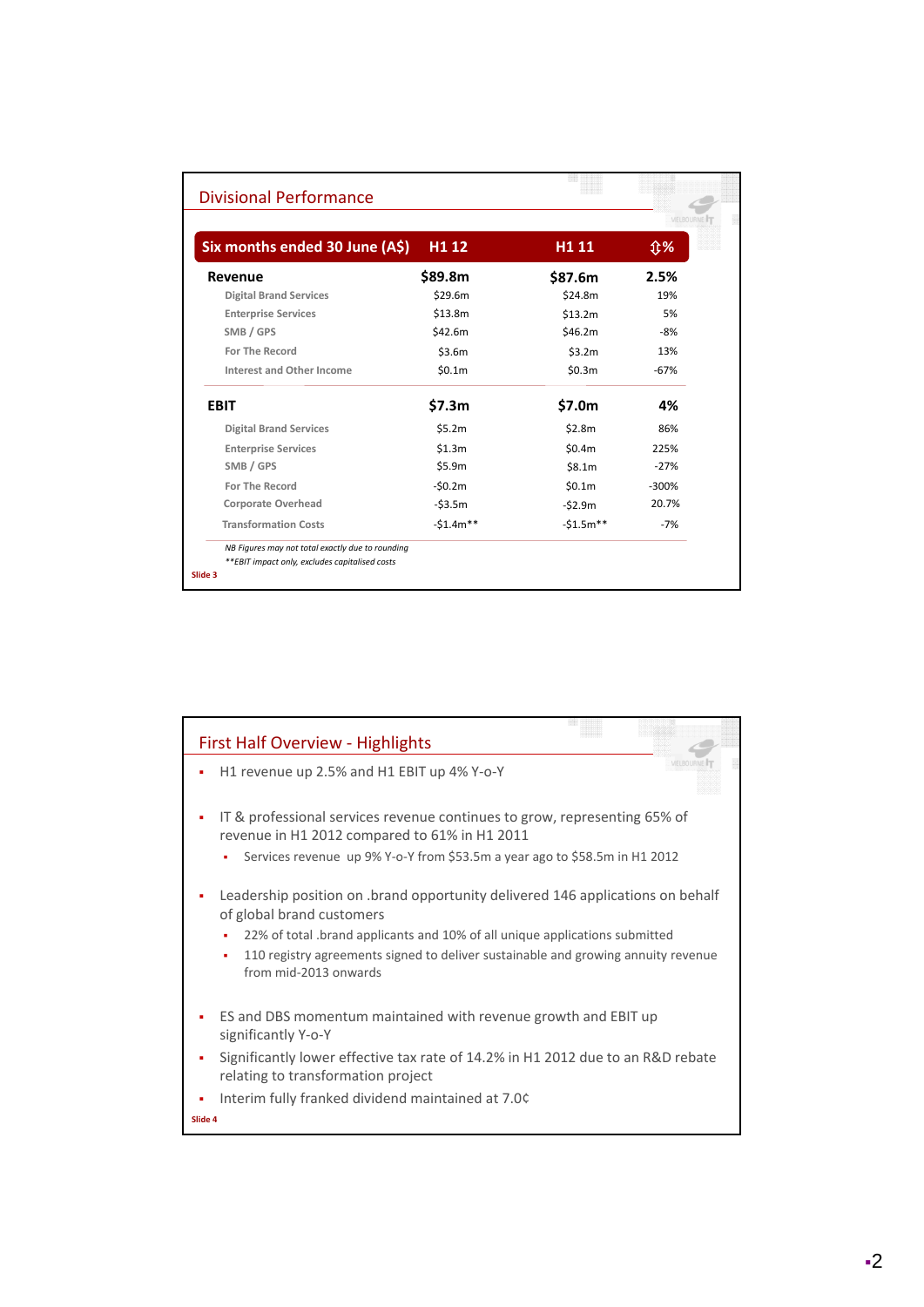

| <b>First Half Overview - Challenges</b>                                                                                                                                 |
|-------------------------------------------------------------------------------------------------------------------------------------------------------------------------|
|                                                                                                                                                                         |
| Transformation project challenges emerged during H1 rollout<br>٠                                                                                                        |
| Additional fixes and functionality fine tuning will increase project cost from \$25m to<br>٠<br>between \$28m and \$30m, and delay completion till mid-2013             |
| Still on track to meet full project benefits; already realising cost rationalisation<br>٠<br>benefits for FY 2012                                                       |
| SMB / GPS division negatively impacted by combination of external challenges<br>٠<br>and operational execution issues with EBIT down 27% Y-o-Y from \$8.1m to<br>\$5.9m |
| Larger FTR contracts delayed till H2 2012 (as was the case in 2011)<br>I,                                                                                               |
| ICANN new TLD program delays allowed competitors to rapidly commoditise<br>٠<br>risk assessment services                                                                |
| Names under management decreased by 8% Y-o-Y from 4.9m to 4.5m<br>I,                                                                                                    |
| Slide 6                                                                                                                                                                 |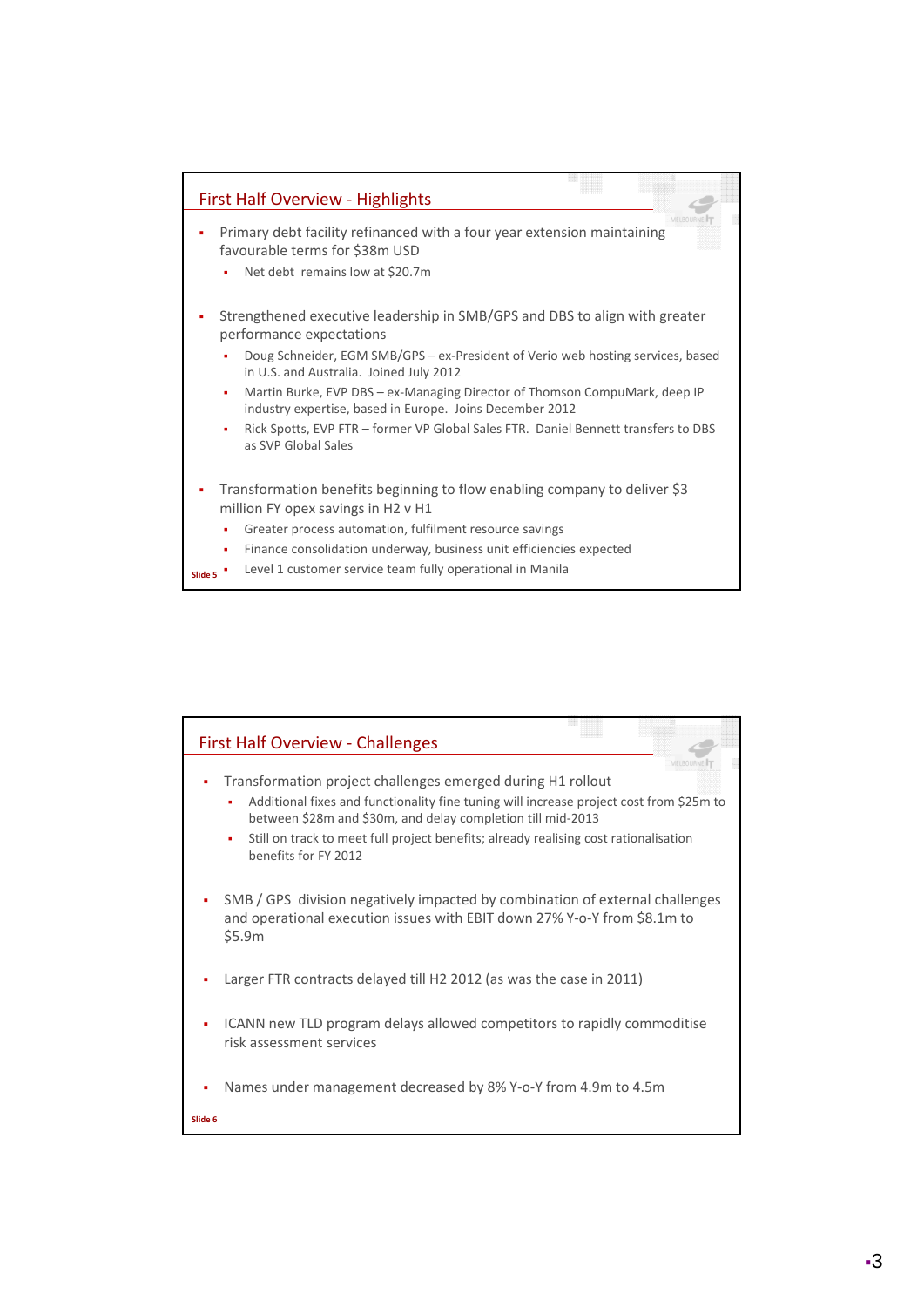

| <b>Digital Brand Services (DBS)</b>                                                                                                                                                                                                                                                                                                                                                                                                                                                                                                               |                   |                                                                                                        |        |
|---------------------------------------------------------------------------------------------------------------------------------------------------------------------------------------------------------------------------------------------------------------------------------------------------------------------------------------------------------------------------------------------------------------------------------------------------------------------------------------------------------------------------------------------------|-------------------|--------------------------------------------------------------------------------------------------------|--------|
|                                                                                                                                                                                                                                                                                                                                                                                                                                                                                                                                                   | H <sub>1</sub> 12 | H1 11                                                                                                  | Change |
| Revenue                                                                                                                                                                                                                                                                                                                                                                                                                                                                                                                                           | \$29.6m           | \$24.8m                                                                                                | 19%    |
| <b>EBIT Contribution</b>                                                                                                                                                                                                                                                                                                                                                                                                                                                                                                                          | \$5.2m            | \$2.8m                                                                                                 | 86%    |
| Solid first half performance despite adverse AUD<br>impact against European currencies<br>٠<br>H1 2012 revenue grew 24% Y-o-Y to \$30.7m on<br>٠<br>Brand and Reputation Protection Services revenue up<br>16% to \$5.0m from \$4.3m Y-o-Y<br>Melbourne IT filed 146 new TLD applications on<br>behalf of global brands including Visa, UBS, Orange,<br>Ralph Lauren and Ladbrokes<br>Digital brands under management rose 5% to 639k<br>from 609k Y-o-Y<br>Some price discounting negatively impacted CDM<br>margin and revenue in H1<br>Slide 8 |                   | H1 2012 revenue up 19% and EBIT up 86% on H1 2011<br>constant currency basis using 2011 exchange rates |        |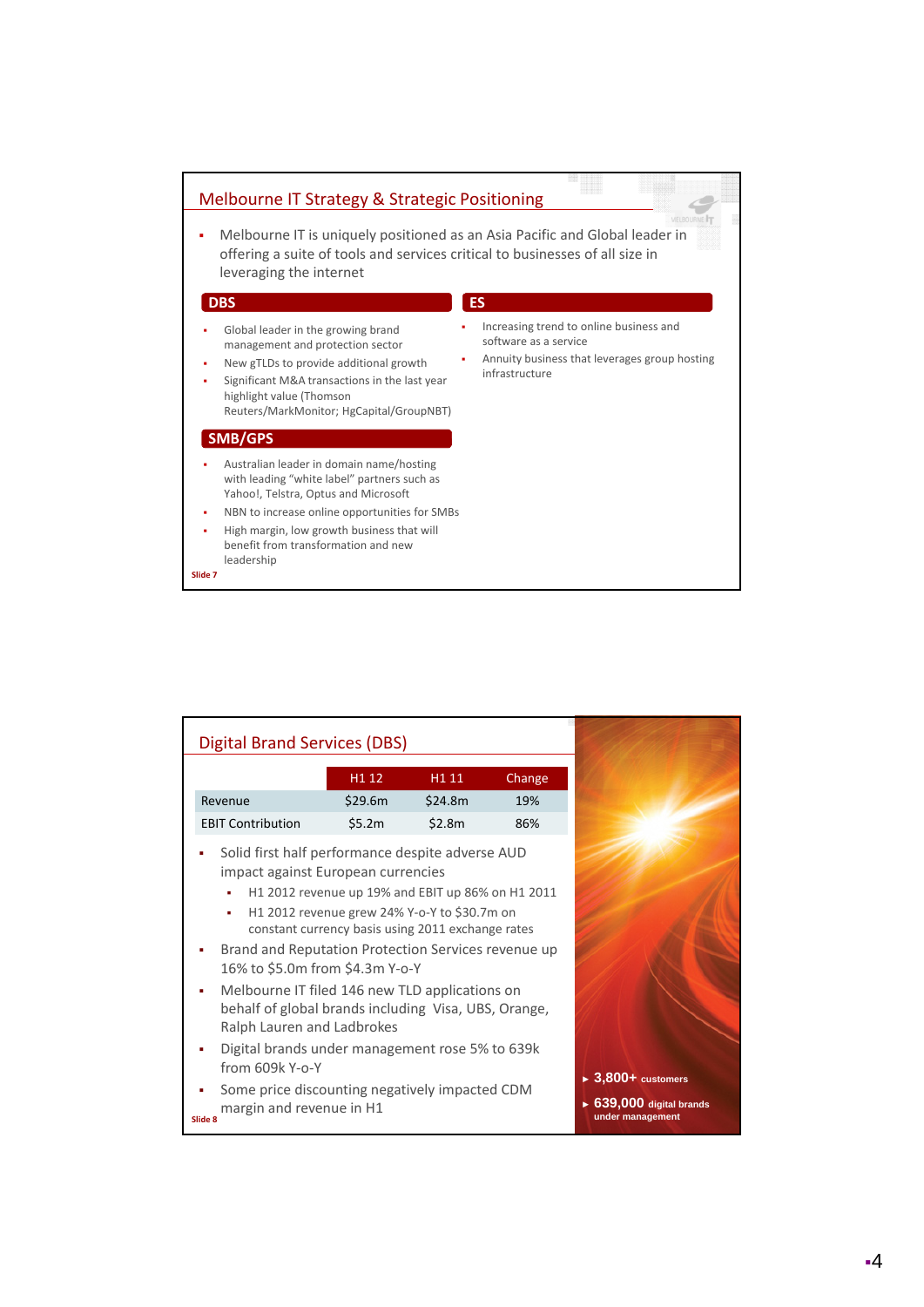| <b>Digital Brand Services (DBS)</b>                                                                                                                                    |                                                                                                                                                                                               |         |        |
|------------------------------------------------------------------------------------------------------------------------------------------------------------------------|-----------------------------------------------------------------------------------------------------------------------------------------------------------------------------------------------|---------|--------|
|                                                                                                                                                                        | H <sub>1</sub> 12                                                                                                                                                                             | H1 11   | Change |
| Revenue                                                                                                                                                                | \$29.6m                                                                                                                                                                                       | \$24.8m | 19%    |
| <b>EBIT Contribution</b>                                                                                                                                               | \$5.2m                                                                                                                                                                                        | \$2.8m  | 86%    |
| Outlook                                                                                                                                                                |                                                                                                                                                                                               |         |        |
| Expect Brand Protection and Digital Optimisation and new<br>service offerings to grow strongly based on sales pipeline<br>and product innovation<br>DDoS offering<br>٠ | New email authentication anti-phishing enhancements and<br>Sales team restructure will assist aggressive growth initiatives<br>2013 will benefit significantly from five year .brand registry |         |        |
| commitments<br>Expect EBIT momentum from first half to be maintained                                                                                                   |                                                                                                                                                                                               |         |        |
|                                                                                                                                                                        | Closing the brand opportunity contributed to slightly lower<br>BPS and DO revenue but now distraction removed,<br>momentum and sales pipeline building strongly                               |         |        |
| New EVP joins December 2012<br>Slide 9                                                                                                                                 |                                                                                                                                                                                               |         |        |

| <b>Enterprise Services</b>                                                                                                          |                                                                                                            |                   |        |                                                  |
|-------------------------------------------------------------------------------------------------------------------------------------|------------------------------------------------------------------------------------------------------------|-------------------|--------|--------------------------------------------------|
|                                                                                                                                     | H1 12                                                                                                      | H <sub>1</sub> 11 | Change |                                                  |
| Revenue                                                                                                                             | \$13.8m                                                                                                    | \$13.2m           | 5%     |                                                  |
| <b>EBIT Contribution</b>                                                                                                            | \$1.3m                                                                                                     | \$0.4m            | 225%   |                                                  |
| Strong EBIT growth driven by continuing growth in<br>revenue and focus on driving down churn<br>٠<br>٠<br>from \$8m to \$8.2m Y-o-Y | Project revenue rebounded from \$683k to \$1.1m Y-o-Y<br>Cumulative monthly recurring revenue increased 2% |                   |        |                                                  |
| Continued improvement in service delivery and<br>customer support has ensured churn remains at low<br>levels                        |                                                                                                            |                   |        |                                                  |
| Significant opportunities continuing to emerge as<br>traditional businesses begin seriously investing in<br>online strategies       |                                                                                                            |                   |        | $\triangleright$ 3 enterprise-class data centres |
| Slide 10                                                                                                                            |                                                                                                            |                   |        | $\triangleright$ 99.979% platform stability      |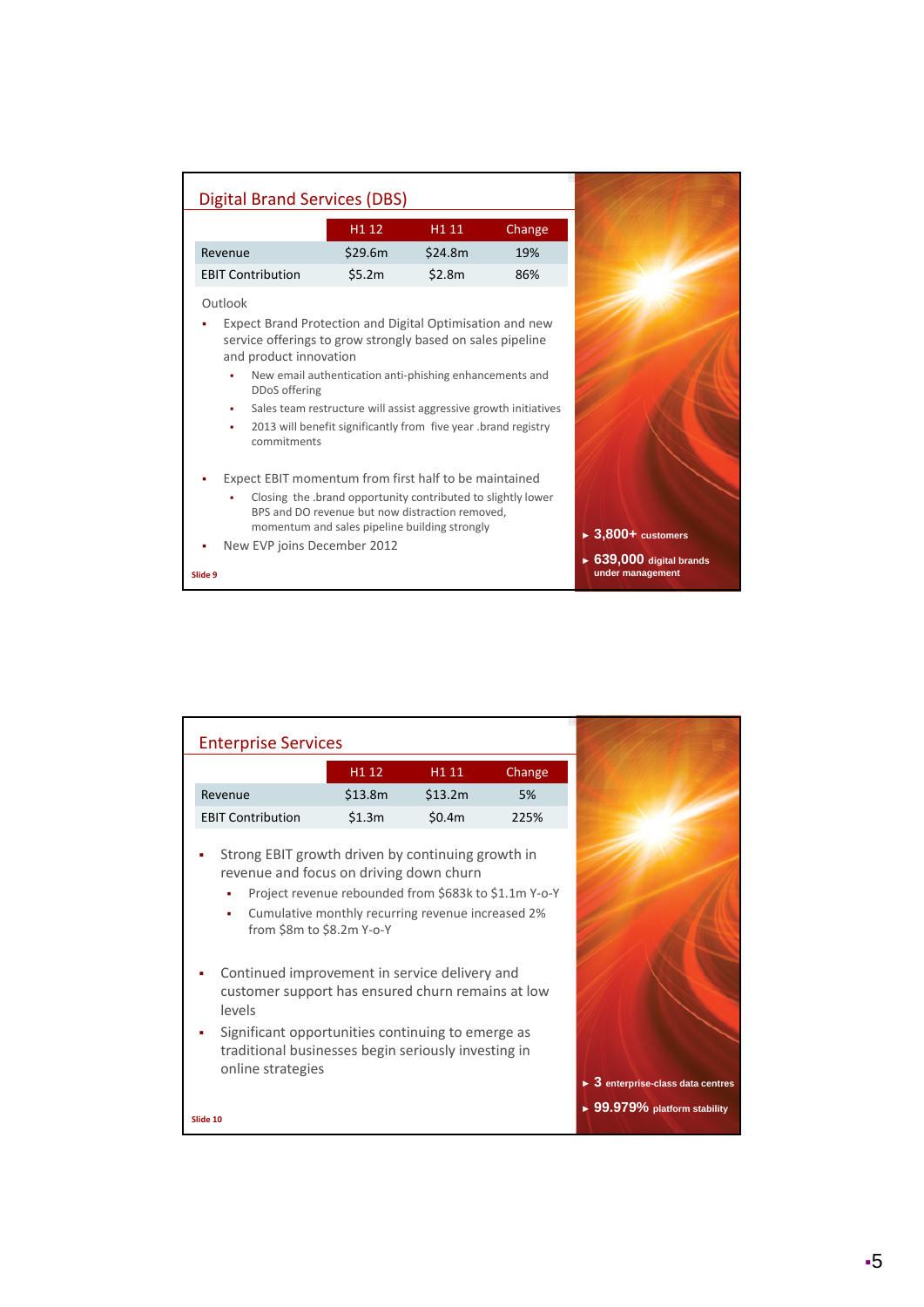| <b>Enterprise Services</b>                                                                                             |                                                        |                   |        |  |  |  |  |
|------------------------------------------------------------------------------------------------------------------------|--------------------------------------------------------|-------------------|--------|--|--|--|--|
|                                                                                                                        | H1 12                                                  | H <sub>1</sub> 11 | Change |  |  |  |  |
| Revenue                                                                                                                | \$13.8m                                                | \$13.2m           | 5%     |  |  |  |  |
| <b>EBIT Contribution</b>                                                                                               | \$1.3m                                                 | \$0.4m            | 225%   |  |  |  |  |
| Outlook                                                                                                                |                                                        |                   |        |  |  |  |  |
| Significant H2 improvement expected based on new<br>monthly revenue growth and low churn                               |                                                        |                   |        |  |  |  |  |
| Expect to achieve ISO 27001 certification in H2 2012<br>providing greater scope for deeper government<br>relationships |                                                        |                   |        |  |  |  |  |
| H1 2012                                                                                                                | On track to deliver double digit EBIT growth H2 2012 v |                   |        |  |  |  |  |
| Slide 11                                                                                                               |                                                        |                   |        |  |  |  |  |

| SMB / GPS                |         |         |        |                                          |
|--------------------------|---------|---------|--------|------------------------------------------|
|                          |         |         |        |                                          |
| SMB                      | H1 12   | H1 11   | Change |                                          |
| Revenue                  | \$19.5m | \$20.7m | $-6%$  |                                          |
| <b>EBIT Contribution</b> | \$2.9m  | \$4.2m  | $-31%$ |                                          |
|                          |         |         |        |                                          |
|                          |         |         |        |                                          |
| GPS                      | H1 12   | H1 11   | Change |                                          |
| Revenue                  | \$23.1m | \$25.5m | $-9%$  |                                          |
| <b>EBIT Contribution</b> | \$3.0m  | \$3.9m  | $-23%$ |                                          |
|                          |         |         |        |                                          |
|                          |         |         |        |                                          |
| Consolidated             | H1 12   | H1 11   | Change |                                          |
| Revenue                  | \$42.6m | \$46.2m | $-8%$  |                                          |
| <b>EBIT Contribution</b> | \$5.9m  | \$8.1m  | $-27%$ | $\blacktriangleright$ 400,000+ customers |
|                          |         |         |        | $\triangleright$ 6,900+ resellers        |
|                          |         |         |        | $\blacktriangleright$ 45+ countries      |
| Slide 12                 |         |         |        |                                          |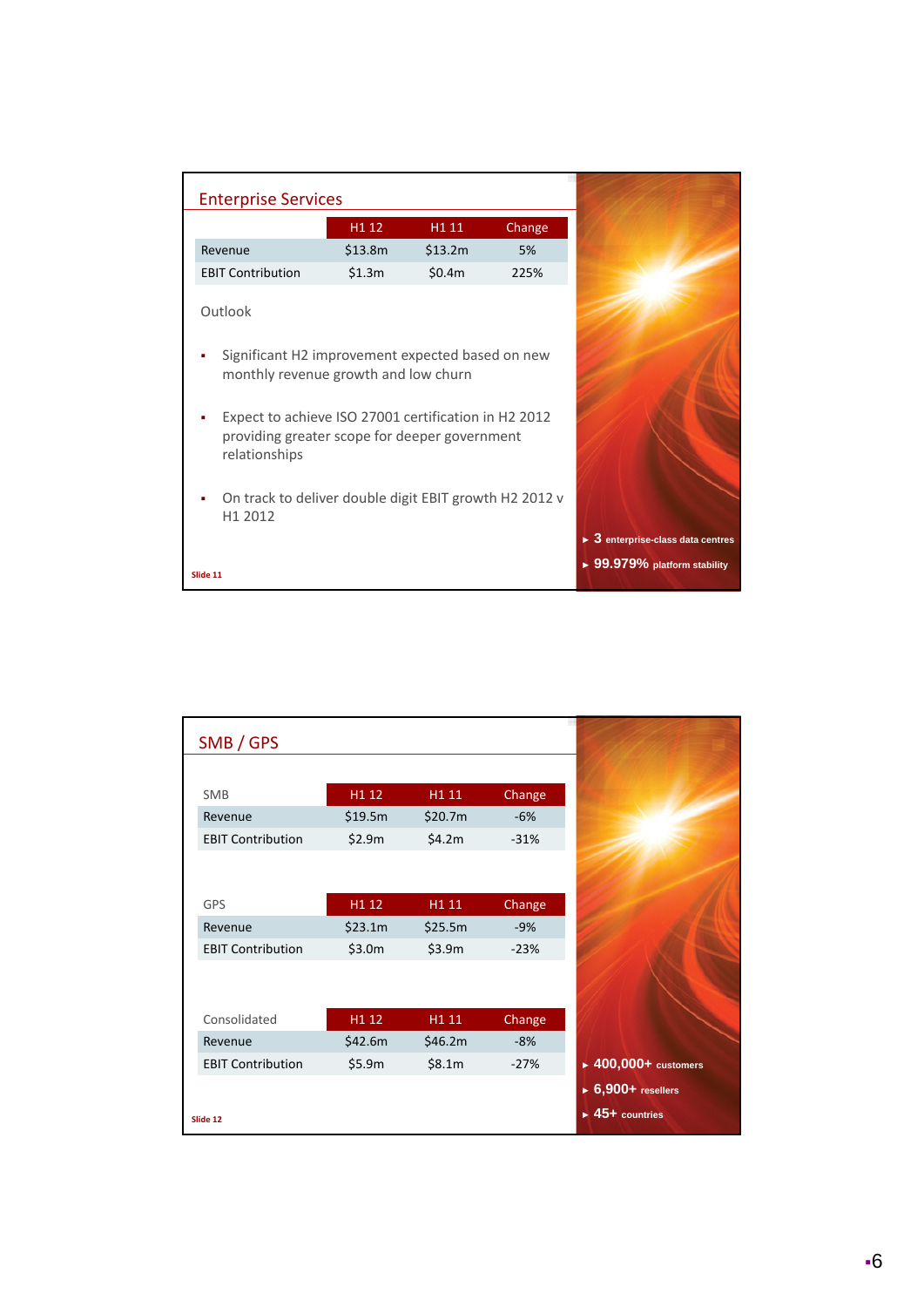| SMB / GPS                |                                           |                                                                                                                                                                                                                                                                                                                                                                                                                            |                   |        |
|--------------------------|-------------------------------------------|----------------------------------------------------------------------------------------------------------------------------------------------------------------------------------------------------------------------------------------------------------------------------------------------------------------------------------------------------------------------------------------------------------------------------|-------------------|--------|
|                          |                                           | H1 12                                                                                                                                                                                                                                                                                                                                                                                                                      | H <sub>1</sub> 11 | Change |
| Revenue                  |                                           | \$42.6m                                                                                                                                                                                                                                                                                                                                                                                                                    | \$46.2m           | $-8%$  |
| <b>EBIT Contribution</b> |                                           | \$5.9m                                                                                                                                                                                                                                                                                                                                                                                                                     | \$8.1m            | $-27%$ |
| ٠<br>٠<br>٠              | and hosting services<br>eBusiness Centres | SMB / GPS negatively impacted by combination of external<br>challenges and some operational execution issues in H1<br>Office Live Small Business migration doubled customer contact<br>volumes in H1, impacting sales and customer satisfaction<br>Commoditisation pressures continued on base level domain<br>Inconsistent sales of higher-margin SMB services across<br>SaaS revenue grew 8% from \$1.9m to \$2.1m Y-o-Y |                   |        |
| \$28.1m                  |                                           | Domain registration revenue down 10% to \$25.2m from                                                                                                                                                                                                                                                                                                                                                                       |                   |        |
| Slide 13                 | reseller activity                         | Partner domain names under management down 13% to 3.3m<br>from 3.8m names due to continued slowdown in major                                                                                                                                                                                                                                                                                                               |                   |        |

|          | SMB / GPS                                                                                                                                                 |                                                                                                                                                                                              |                  |        |
|----------|-----------------------------------------------------------------------------------------------------------------------------------------------------------|----------------------------------------------------------------------------------------------------------------------------------------------------------------------------------------------|------------------|--------|
|          |                                                                                                                                                           | H1 12                                                                                                                                                                                        | H <sub>111</sub> | Change |
|          | Revenue                                                                                                                                                   | \$42.6m\$                                                                                                                                                                                    | \$46.2m          | $-8%$  |
|          | <b>EBIT Contribution</b>                                                                                                                                  | \$5.9m                                                                                                                                                                                       | \$8.1m           | $-27%$ |
|          | Outlook                                                                                                                                                   |                                                                                                                                                                                              |                  |        |
|          | New senior leadership to help drive H2 SMB operational<br>improvements to refocus business around stronger<br>customer experience<br>٠<br>experience<br>٠ | Office Live Small Business migration now complete with<br>110,000 potential customers for upsell<br>Revamped WebCentral website to improve customer<br>Enhanced website design product in H2 |                  |        |
|          | Expect SMB H2 revenue to be marginally up on H1; GPS<br>revenue marginally down in H2 compared to H1                                                      |                                                                                                                                                                                              |                  |        |
| Slide 14 | Expect improved H2 EBIT due to operational improvements<br>and cost savings                                                                               |                                                                                                                                                                                              |                  |        |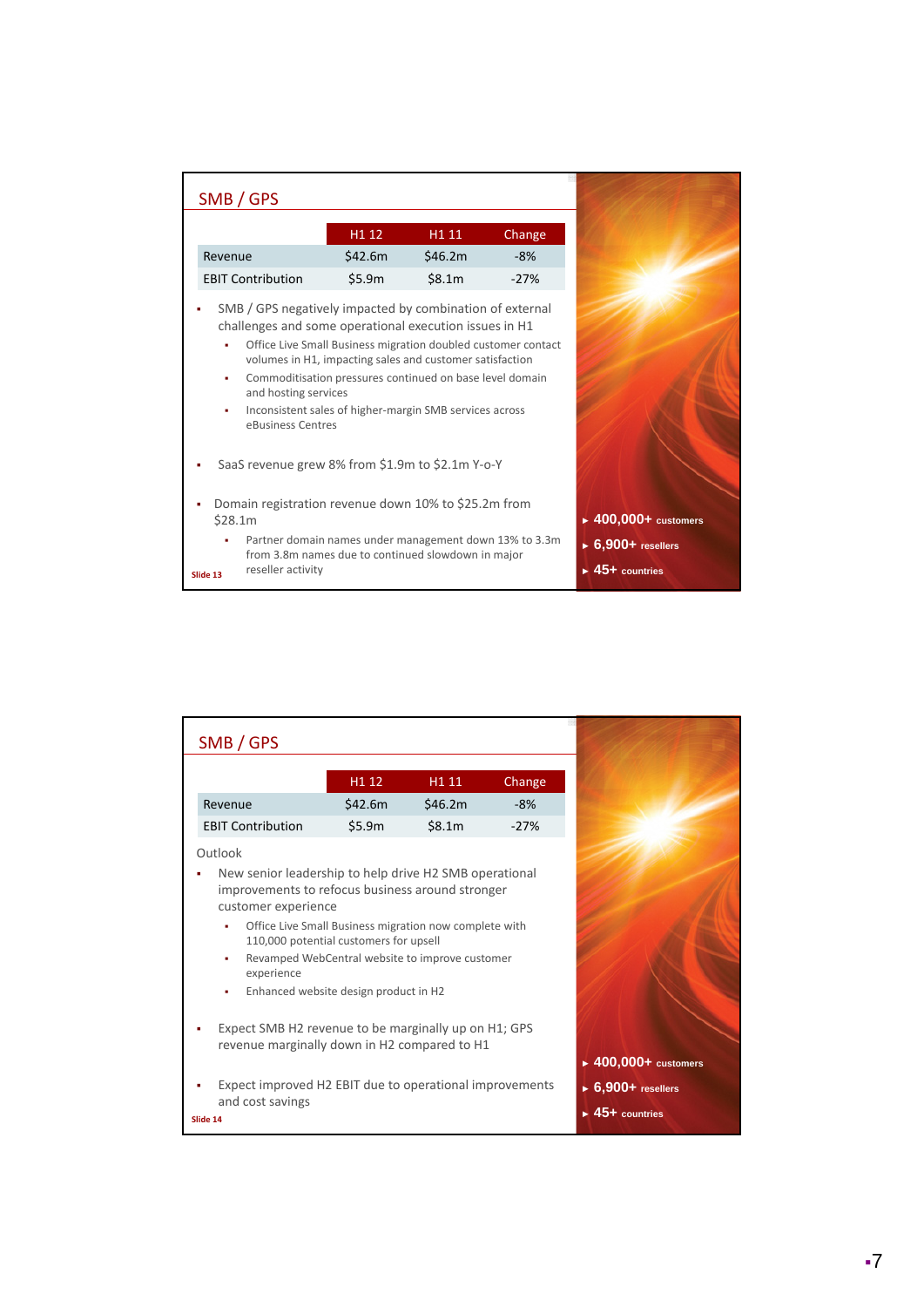| ForTheRecord (FTR)                                                                                                                                                                                                                                                                                                                                       |          |        |         |
|----------------------------------------------------------------------------------------------------------------------------------------------------------------------------------------------------------------------------------------------------------------------------------------------------------------------------------------------------------|----------|--------|---------|
|                                                                                                                                                                                                                                                                                                                                                          | H1 12    | H1 11  | Change  |
| Revenue                                                                                                                                                                                                                                                                                                                                                  | \$3.6m   | \$3.2m | 13%     |
| <b>EBIT Contribution</b>                                                                                                                                                                                                                                                                                                                                 | $-50.2m$ | \$0.1m | $-300%$ |
| Delays in larger contracts negatively impacted EBIT<br>contribution in H1<br>Average sales cycle has extended due to increased<br>public sector cost management focus<br>Efficiency restructure reduces cost profile for 2012 and<br>improves product development agility<br>New EVP, Rick Spotts, appointed following Daniel Bennett<br>transfer to DBS |          |        |         |
| Outlook                                                                                                                                                                                                                                                                                                                                                  |          |        |         |
| Expect strong second half with major contracts in pipeline to<br>deliver significant EBIT boost (mirrors 2011)                                                                                                                                                                                                                                           |          |        |         |
| New online product offering expected to increase average<br>contract size and drive new customer revenue in H2                                                                                                                                                                                                                                           |          |        |         |
| Slide 15                                                                                                                                                                                                                                                                                                                                                 |          |        |         |

| <b>Transformation Project Update</b>                                                                                                                                                                |                                                                                                   |             |               |  |  |
|-----------------------------------------------------------------------------------------------------------------------------------------------------------------------------------------------------|---------------------------------------------------------------------------------------------------|-------------|---------------|--|--|
|                                                                                                                                                                                                     | <b>Milestone</b>                                                                                  | <b>Date</b> | <b>Status</b> |  |  |
|                                                                                                                                                                                                     | Oracle Financials (BAU Mode)                                                                      | Completed   |               |  |  |
|                                                                                                                                                                                                     | $SMB - End$ to End                                                                                | Q1 FY13     |               |  |  |
|                                                                                                                                                                                                     | GPS – End to End                                                                                  | Q1 FY13     |               |  |  |
|                                                                                                                                                                                                     | $ES - End to End$                                                                                 | Q1 FY13     |               |  |  |
|                                                                                                                                                                                                     | DBS - End to End                                                                                  | Q2 FY13     |               |  |  |
| Accelerated our efforts on business simplification to drive transformation<br>٠<br>benefits<br>Completed a realignment of delivery plan to bring project in line with our<br>٠<br>simplified vision |                                                                                                   |             |               |  |  |
| ×,                                                                                                                                                                                                  | Increased focus on business change outcomes, working outside technological<br>functional benefits |             |               |  |  |
| Increased total project cost will not impact FY 2012<br>٠<br>Slide 16                                                                                                                               |                                                                                                   |             |               |  |  |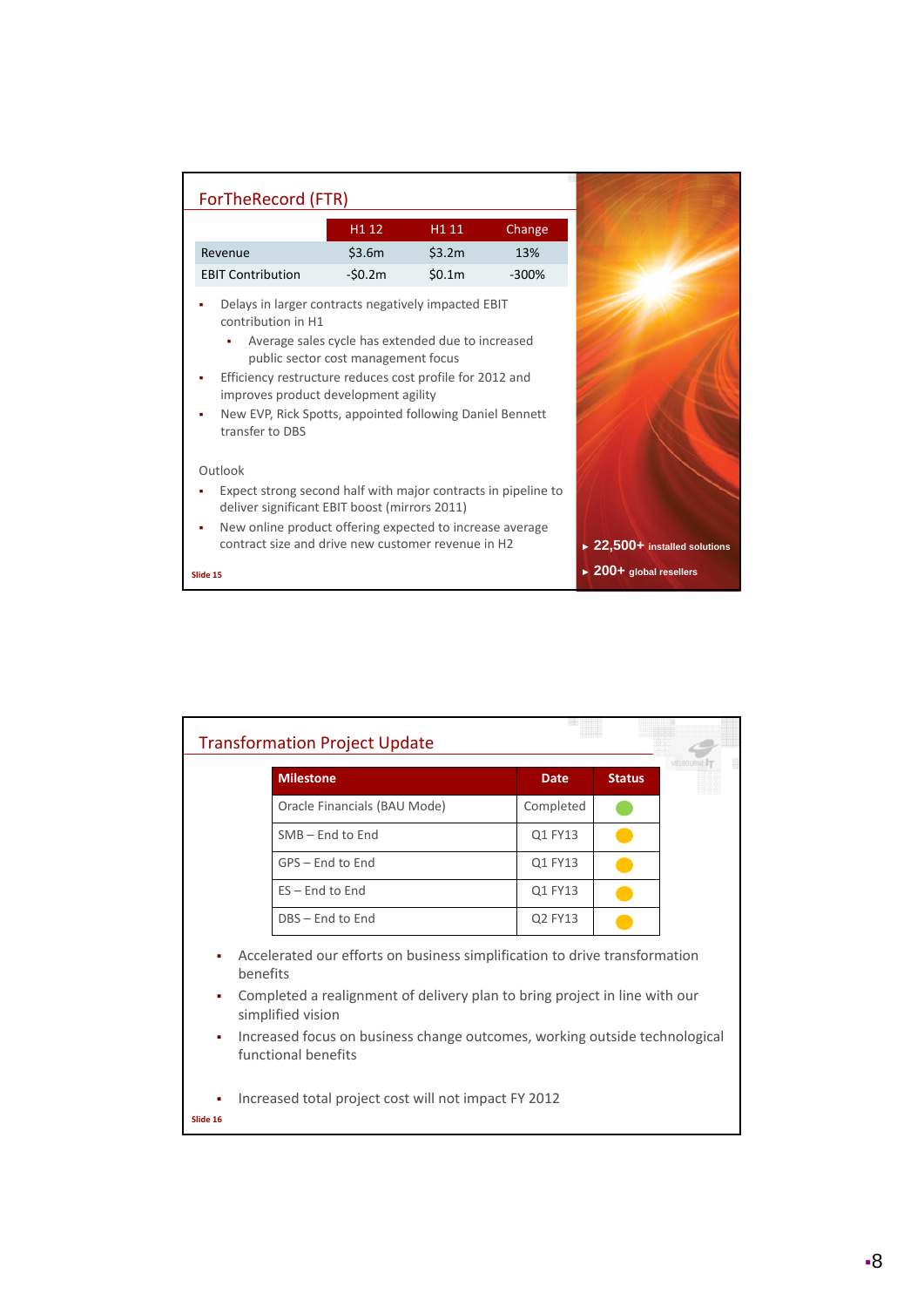

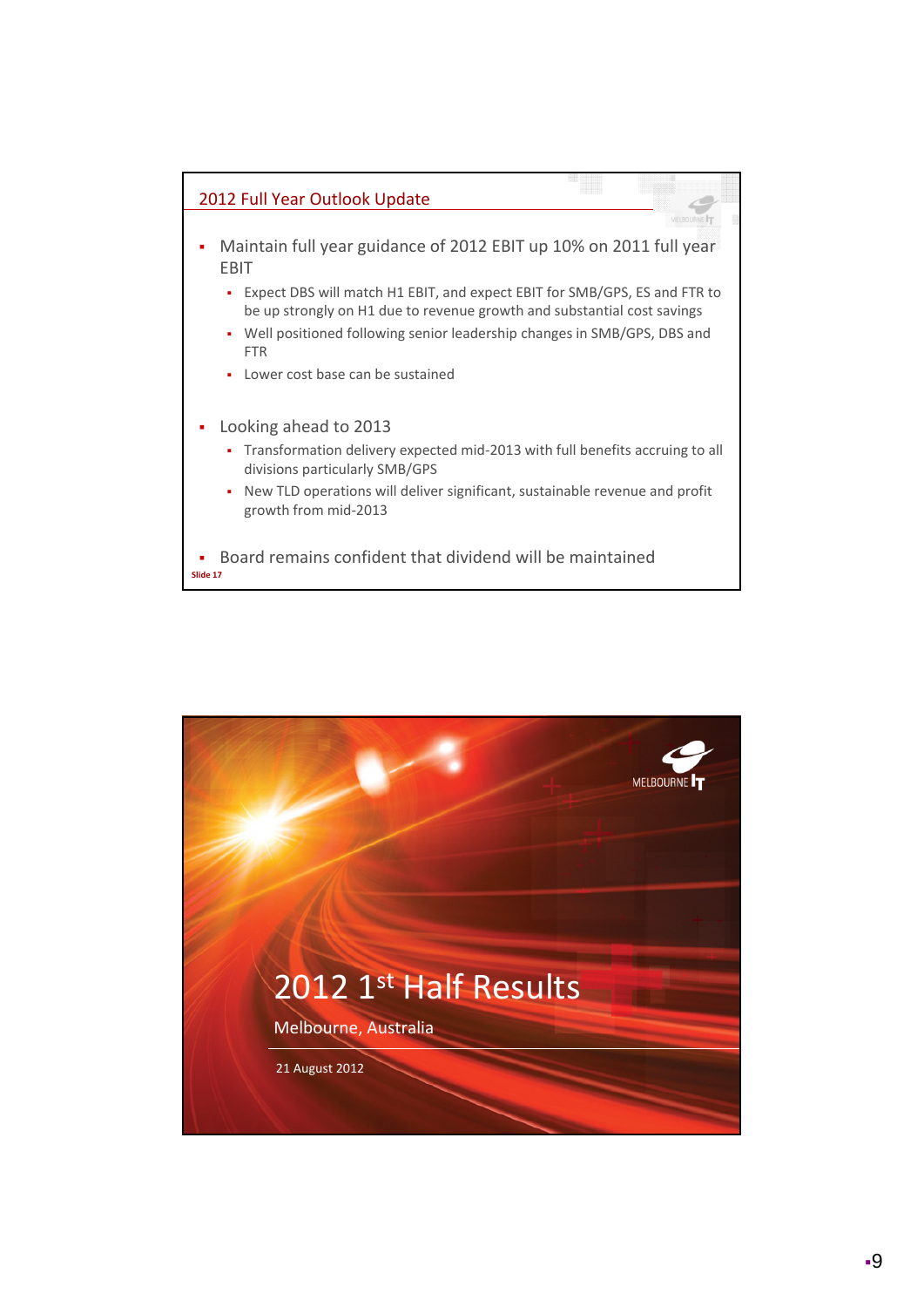